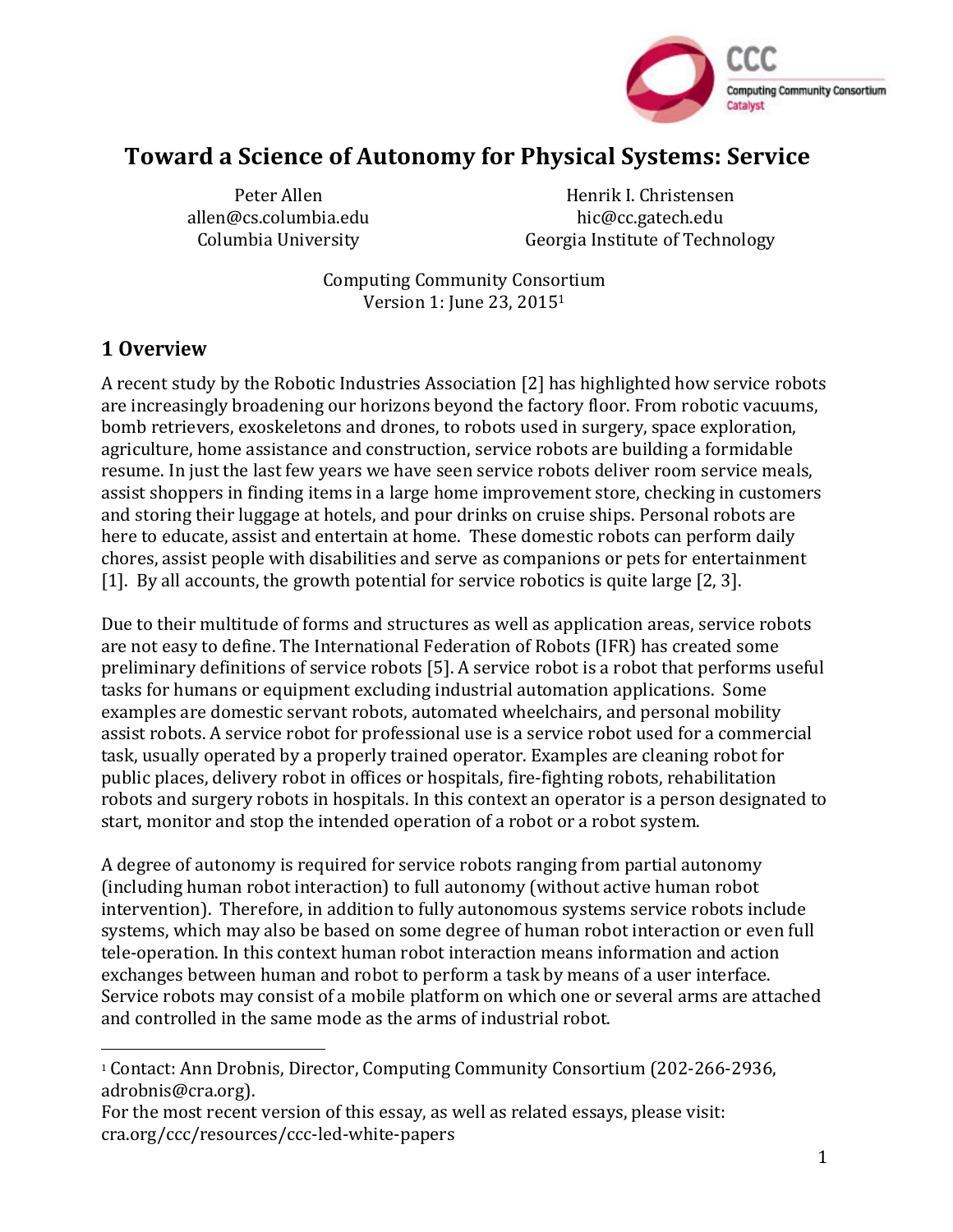The market and economic impact of these robots is growing. A recent study  $[4]$  found that in 2013, about 4 million service robots for personal and domestic use were sold, 28% more than in 2012. The value of sales increased to US\$1.7 billion. So far, service robots for personal and domestic use are mainly in the areas of domestic (household) robots, which include vacuum and floor cleaning, lawn-mowing robots, and entertainment and leisure robots, including toy robots, hobby systems, education and research. Handicap assistance robots have taken off to the anticipated degree in the past few years. In 2013 a total of about 700 robots were sold, up from 160 in 2012 - an increase of 345%. Numerous national research projects in many countries concentrate on this huge future market for service robots. In contrast to the household and entertainment robots, these robots are high-tech products. In 2013, it was estimated that 2.7 million domestic robots, including all types, were sold. The actual number might, however, be significantly higher, as the IFR survey is far from having full coverage in this domain. The value was about US\$799 million, 15% higher than in 2012. Figure 1 captures some of this current and projected growth.



Figure 1: Forecast for service robots [4]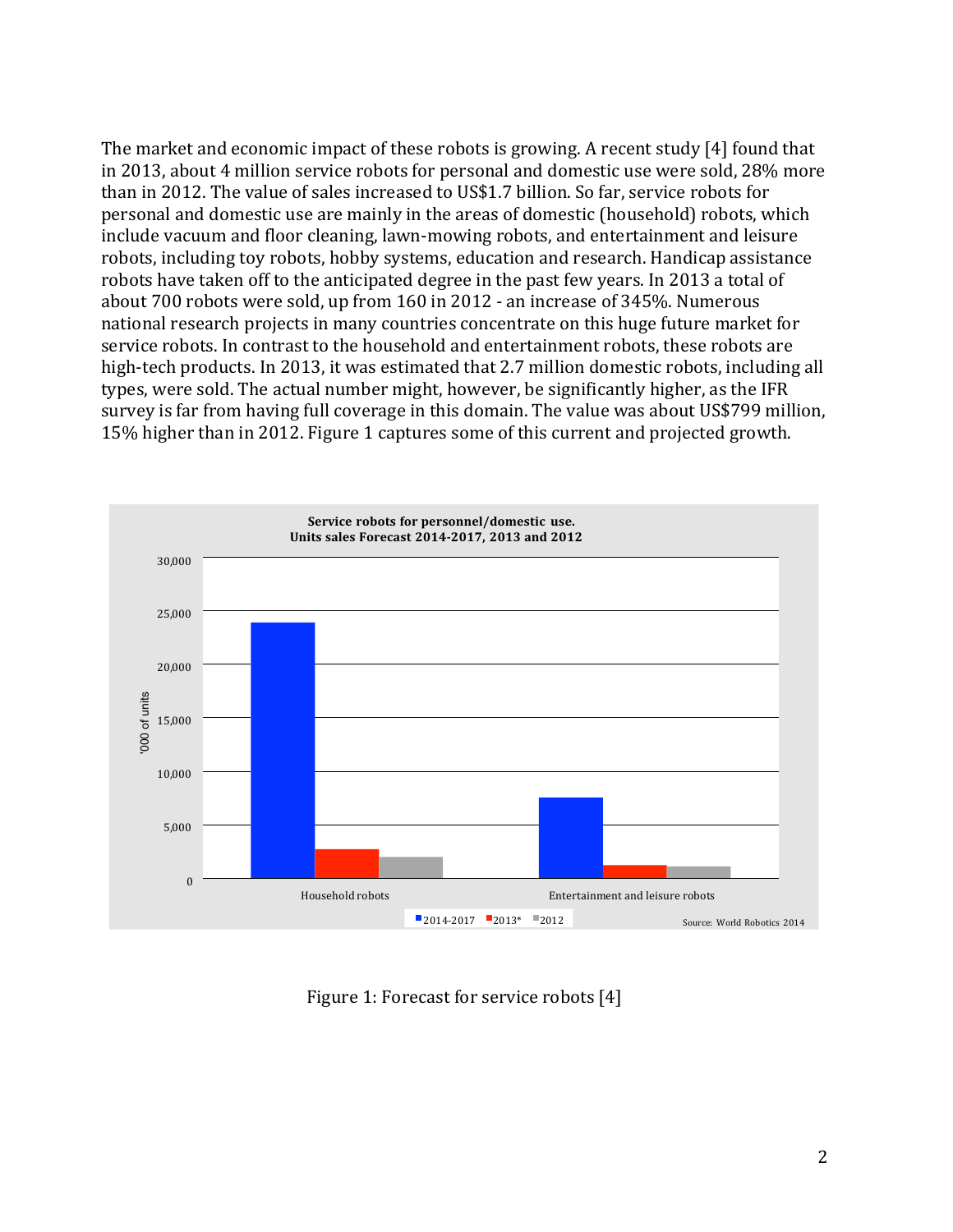The SPARC partnership for robotics in Europe  $[6]$  is representative of the growing interest in robotics worldwide. SPARC's mission is based on the premise that robots are known to save costs, to improve quality and working conditions, and to minimize resources and waste. SPARC has estimated that from todays  $\epsilon$ 22bn worldwide revenues, robotics industries are set to achieve annual sales of between  $\epsilon$ 50bn and  $\epsilon$ 62bn by 2020. [7].

# **2 Service Robots Impact and Application Domains**

Below we highlight some application domains and research challenges for service robots. Many of these examples are drawn from the SPARC 2014 roadmap that is a comprehensive resource for autonomous service robots [7]. The emphasis here is on domestic service robots and less on professional applications.

## **2.1 Intelligent Robotic Appliances**

Robotics technology has wide applicability within the domestic appliances market. The addition of Robotics technology typically enhances products by extending functions through providing a degree of autonomy. Over time there is a user expectation that robotic-based appliances will be able to complete many household tasks autonomously. Robotics technology has been applied to domestic appliances for over ten years, starting with pool cleaners, vacuum cleaners and lawn mowers. The market in these areas is now maturing and individual sales volumes are increasing. Dependability is critically important in the more advanced applications. Appliances will need to be able to recognize failures and remain safe. End-users are always quick to recognize what works and what does not so fulfilling a genuine user need is essential. Moreover, systems are needed that are able to handle unexpected events in their environment, and recover seamlessly.

### **2.2 Assisted Living**

Assisted living addresses the challenges of robotics technology support for independent living at all ages, social innovation and inclusion and ageing. The main settings of this are the house, the town, and daily human-inhabited environments; on the other side the relative actors are mainly healthy persons. The sub-domain of assisted living is closely related to the healthcare domain however its focus is on non-medical applications and on an ageing society. Non-medical consumer customers, such as individual citizens, elderly persons, their families and caregivers, define the market. This domain addresses robotic solutions and technologies that aim to improve the quality of life by enriching the environments where humans live and work. These new technologies need to provide end-users with dependable, acceptable and sustainable support and assistance including, where necessary, individually tailored systems.

Technological challenges include human robot interaction, cognition and perception as well as mechatronics in order to create co-workers and companions able to provide appropriate levels of care and assistance. The primary abilities for this type of robot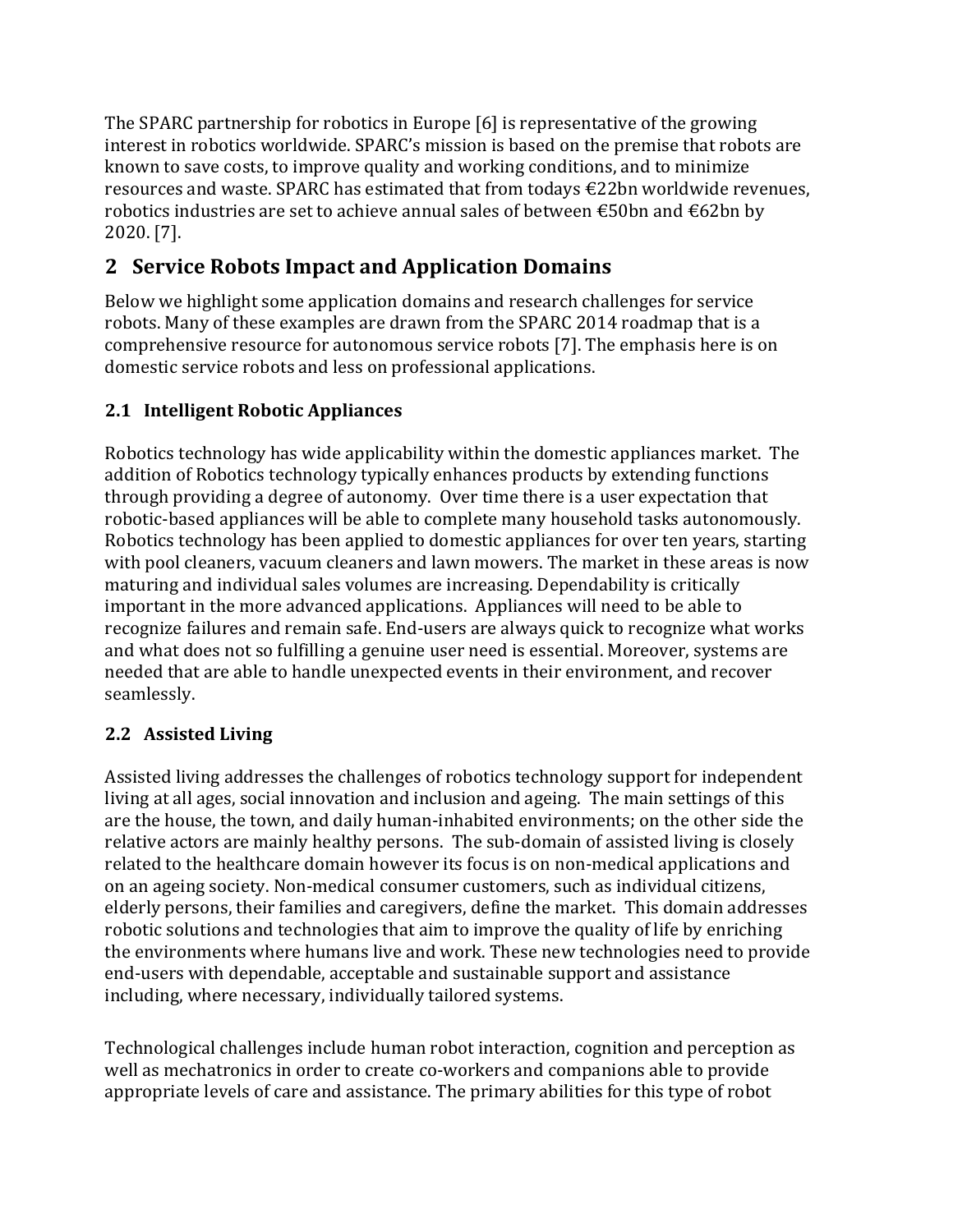system are safe and intuitive interaction and configurability to each end users needs. In order to create such systems new design and development processes will be needed together with certification and testing able to provide guarantees of performance in everyday environments. This requires also an integrative approach to science and engineering in order to overcome the bottleneck affecting traditionally engineered mechatronic modular systems that are in most cases built as simple sums of components. The creation of such systems will require significant advances in system abilities particularly in dependability and safety and cognitive and interaction ability. Advances in these system abilities should be pursued together with the definition of new strategies and approaches aiming at endowing the new robots with highly integrated sensorimotor architectures and morphologies.

The core of providing assistive care is the development of sustainable systems designed around the human being that address the questions and challenges of the ageing society. Assistance in everyday tasks such as food preparation and cleaning are fundamental to extending the utility of the home for the elderly and infirm. This may ultimately result in a new ecosystem of sustainable consumer service-products. This will not be realized unless there is an increase in the acceptance of robots in society with respect to elderly care. Such a vision is still far in the future and within the medium term research horizon it is important to establish the underlying elements that will be required to deliver and deploy such systems and to develop trials and platforms able to benchmark and establish performance baselines.

These assistive care robots will eventually impact on a wide range of different functions. These can be characterized into a number of different areas:

- Domestic services, including cleaning, clearing, security and food preparation.
- Social companionship covering both social interaction, healthcare monitoring and telepresence.
- Extended living applications including personal hygiene, cognitive assistance and wellbeing, health monitoring and emergency assistance.

• Mobility both in terms of personal mobility assistance inside and outside of the home and transport over longer distances.

• Personal motivation to achieve as much as a person is capable of while providing protection and assistance

#### **2.2.1 Personal Wellbeing Services**

The demands of an ageing population and increased pressure on centralized healthcare mean that there is increased interest in services delivered at home. Robotics technology has the potential to act in a diagnostic and therapeutic role. Promoting wellbeing at home through improved exercise, diet and monitoring could have considerable health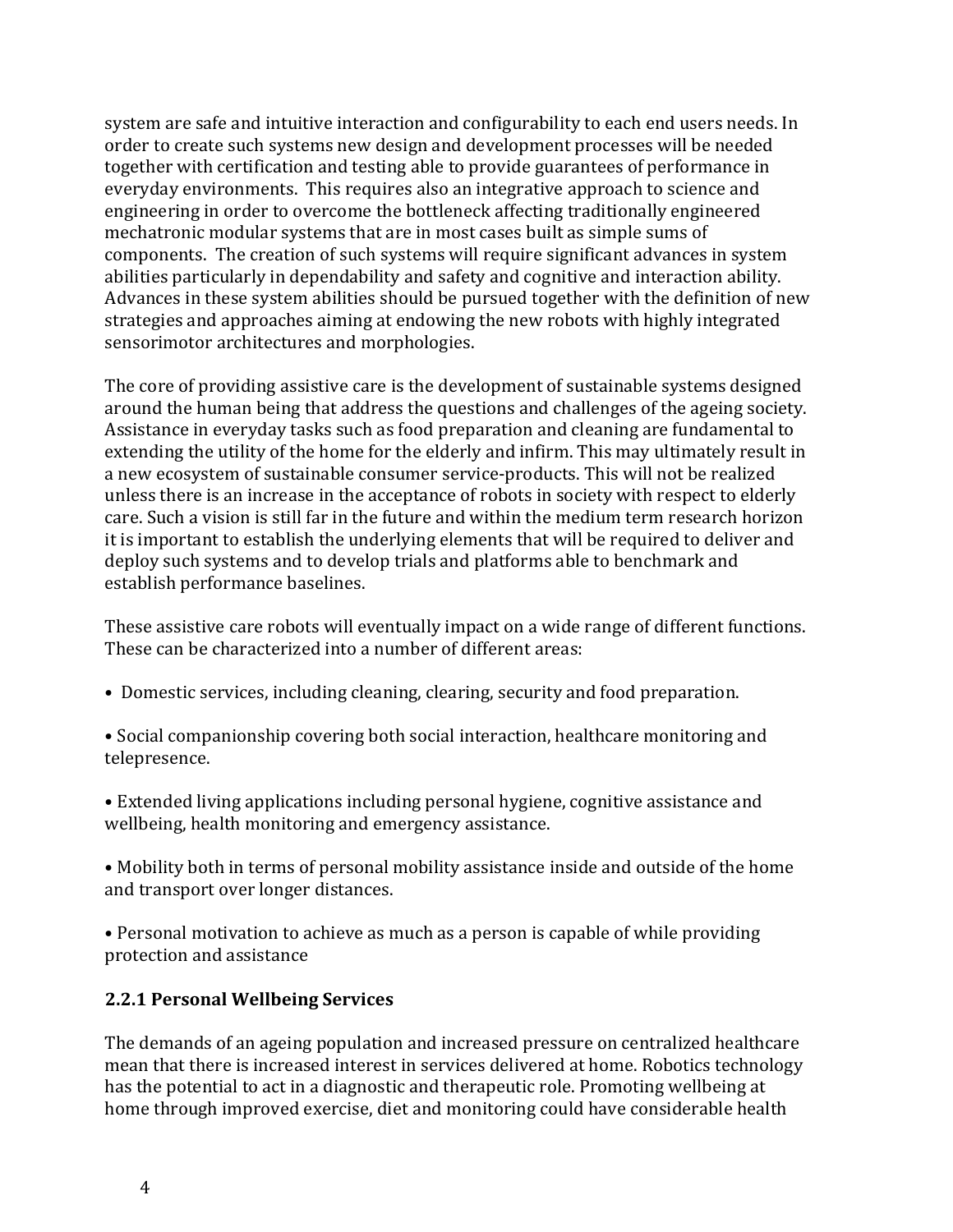benefits and is preferable to the provision of central services. There is the added benefit that such systems are able to carry out multiple functions and provide continuous monitoring in a home setting, as opposed to sporadic checks in hospital outpatient departments. In the future it is possible the robots may be able to assist in cognitive and mental wellbeing by providing cognitive support even in assessing and reducing stress. Key to the success of these devices is the development of acceptable and effective sensing systems. Many physiological measurements require physical contact and measuring emotional state or behavioral traits, critical for the diagnosis of progressive conditions, requires continual monitoring and interpretation. For acceptance of robots to occur, there are three basic requirements: motivation for using the robot, sufficient ease of use, and comfort with the robot physically, cognitively and emotionally.

### **2.2.2 Robots for Personal Mobility**

Mobility is a key element in the maintenance of a healthy life and a lack of mobility contributes to the onset of many age related health issues. Robotics technology has the potential to provide a wide range of different types of mobility aids from assistance in standing and sitting, to preventing falls, and helping with personal hygiene. Autonomous transport and assistance in mobility outside of the home is critical to extending social integration and maintaining a healthy life. This can include the entire spectrum from intelligent wheelchairs to self-driving cars, including semi-autonomous driving aids to assist people with hearing, visual, motor or other disabilities. The development of mobility aids for walking that increase confidence in moving over longer distances is also an important objective. Smart mobility aids may also be enhanced through wider connection to sources of data in the cloud to ensure safety and the delivery of localized services.

Of critical importance to the utilization of such devices is their ergonomic acceptability coupled to the cost of deployment and ethical and legal issues, especially legal liability. Systems that are justified though cost saving will need to demonstrate continued and sustained performance over extended periods of time. Validating and certifying systems will also be critical to acceptability. Which this type of system there area also ethical and societal consequences to their use and deployment, particularly if this is wide spread. Public engagement and debate will be an essential apart of developing such systems.

#### **2.2.3 Robots for the Hospitality Sector**

Robotic assistants are poised to offer a wide range of functions and services in the hospitality sector. Already, companies are making inroads with room service delivery robots [8] and robot concierge services [9]. This is a potentially fast growing sector of industry that can be exploited by robotic technology. Even though these robots need to be able to operate autonomously, they still need to interface with humans during their work. This puts an extra emphasis on HRI social interaction, and the success of these robots will be highly dependent on how well accepted they are by their human customers. Clearly, this dimension of HRI needs to be a focus of future research to allow robots to seamlessly be integrated into tasks spaces currently populated by humans.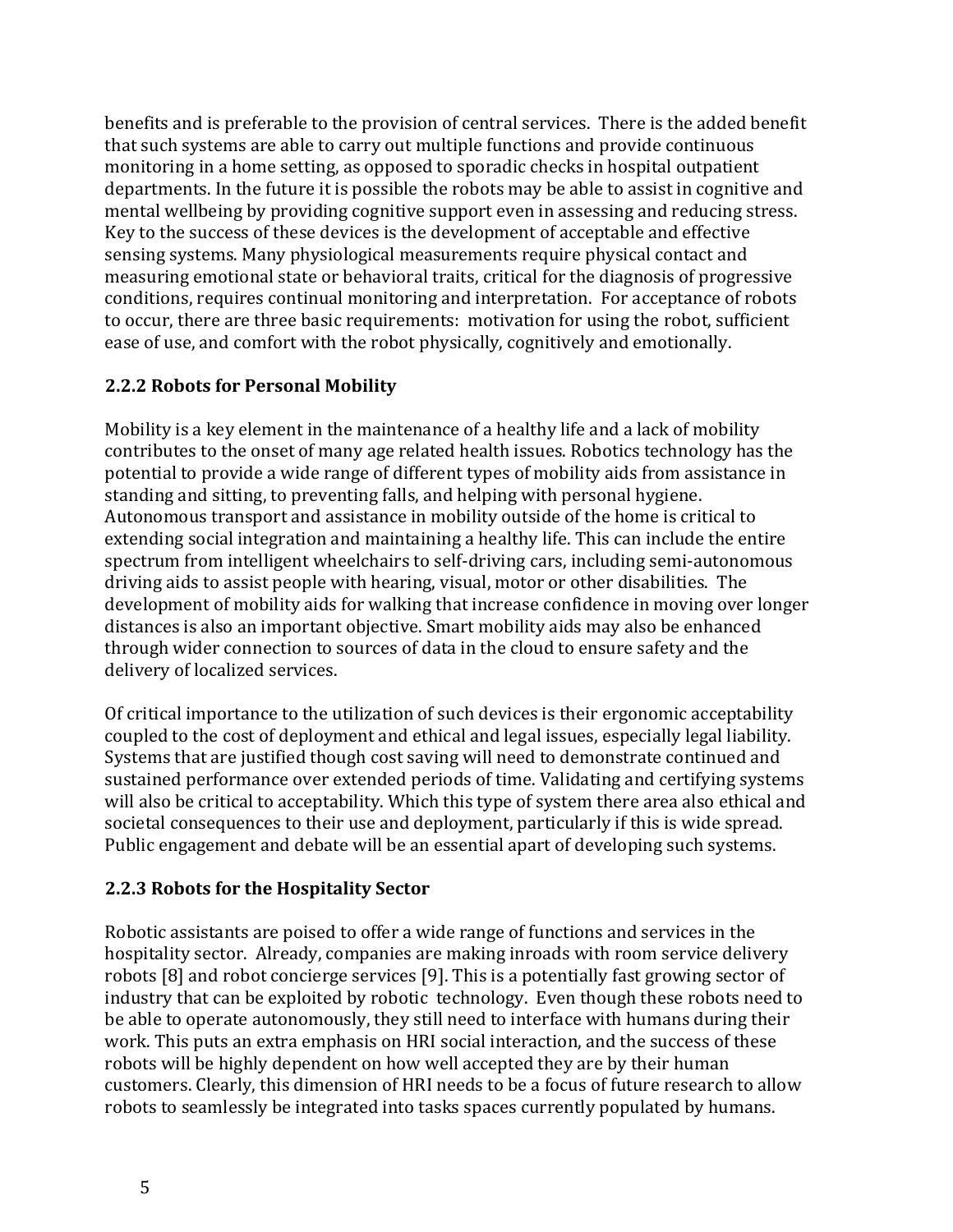Safety as well is a driving research focus for this class of robots as they operate autonomously in complex and dynamic environments.

## **3 Key Technologies and Areas of Research**

### **3.1 Hardware Challenges**

Advances in many core robotics technology areas are needed to realize this next generation of low- cost, robust robots, many of which will need both mobility and dexterous manipulation capabilities. Bringing the cost of the hardware down and making it easy to manufacture and repair will be a driver in this sector. Some example areas of research include:

- Strong lightweight materials
- Extended battery life and power management
- Mobile bases (including stair climbing)
- Compliant actuation
- Multi-fingered hands and high-payload arms

• New sensor technology including smart skin sensing for mobile manipulators, improved 2D and 3D vision sensors, force/torque sensing for safety and compliance, and better audition for HRI social interaction.

### **3.2 Software Challenges**

There are many challenges in software that need to be addressed to make these robots safe, functional, trustworthy and reliable. Many of these technologies are already part of core Robotics research. However, we note that making these systems fully autonomous will require new re- search thrusts and new capabilities to surpass human-in-the-loop planning, reasoning, control and learning. A partial list includes:

• Mapping: perceiving and understanding complex, dynamic 3D environments. Integrating semantic reasoning into mapping of objects and spaces.

• Planning: Smooth motion planning, collision avoidance, error recovery, global path planning.

• Human-Robot Interfaces: Improved Natural Language Processing, integration of social cues in HRI, emotional state understanding, interaction with multiple agents, userfriendly design.